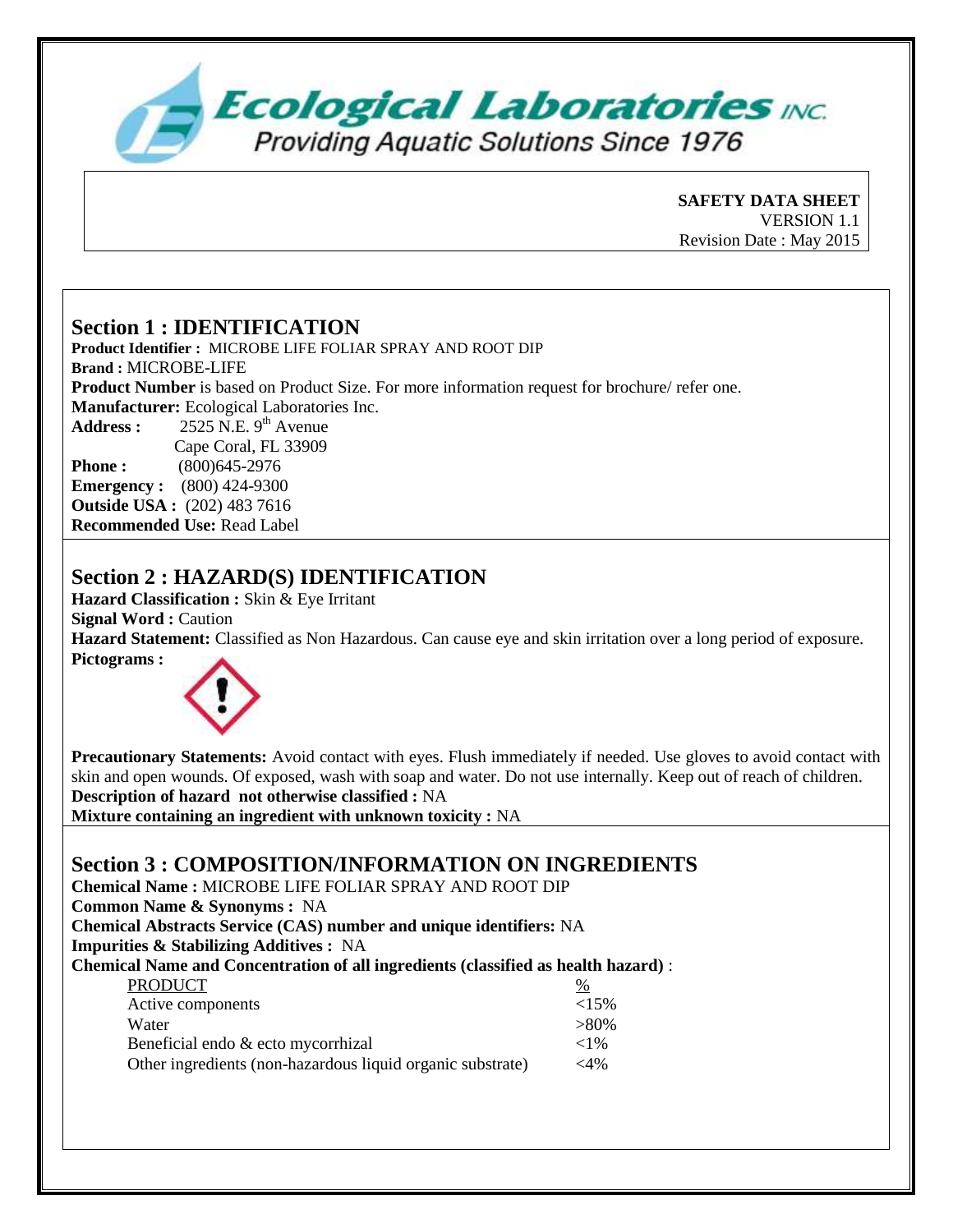# **Section 4 : FIRST AID MEASURES**

**Note:** The product has been classified as a non-hazardous substance.

## **If inhaled**

Prolonged contact may cause slight irritation. Supply fresh air immediately. Rinse mouth and nose with water. Contact a physician if necessary.

## **In case of skin contact**

Slight redness on hands and forearms if individual has a history of dermal allergic reactions. Dermatitis and skin sensitization can develop after repeated and/or prolonged contact. Rinse with water. Remove contaminated clothing and footwear. If symptoms persist, call a physician.

## **In case of eye contact**

This material may cause eye irritation. Rinse with plenty of lukewarm water, also under eyelids for fifteen minutes. If symptoms persist, call a physician.

#### **If swallowed**

No effect if ingested in small amounts. A single dose of this product is rarely toxic by ingestion.Irritation of the mouth, pharynx, esophagus and stomach can develop. Rinse mouth with water. Gargle with water. If uneasy symptoms persist, call a physician. Call poison control.

**Recommendation for immediate medical care:** Proceed as mentioned above. Call poison control if ingested. Seek medical attention if irritation persists. Remove contaminated clothing and footwear; wash with soap and water if it comes in contact with skin.

# **Section 5 : FIRE FIGHTING MEASURES**

## **Suitable extinguishing media**

Use extinguishing measures that are appropriate to local circumstances and the environment.

## **Special hazards arising from the substance or mixture**

NA

## **Advice for firefighters**

Fire fighters must wear fire resistant personnel protective equipment.

#### **Further information**

Product is not considered to be a Fire Hazard.

# **Section 6 : ACCIDENTAL RELEASE MEASURES**

## **Personal Precautions, Protective Equipment and Emergency Procedures**

As mentioned under section 7.

**Environmental Precautions**

NA

## **Methods and materials for containment and cleaning up**

Where possible, flush down drain to waste treatment sewer; otherwise on small spills, use chemical adsorbent and sweep up. For large spills, contain and collect for reuse or disposal

## **Reference to other sections**

See Section 7 for information on safe handling.

See Section 8 for information on PPE

See Section 13 for disposal information.

## **Section 7 : HANDLING & STORAGE**

## **Precautions for safe handling**

Precautions to be taken in handling or storing: Prevent skin and eye contact. Wash hands thoroughly with soap and water after use. Avoid contact with eyes.

**Conditions for safe storage, including any incompatibilities**

Store material at temperatures below 120º F./49º C. and above 32º F.IOº C.

#### **Specific end use(s)**

NA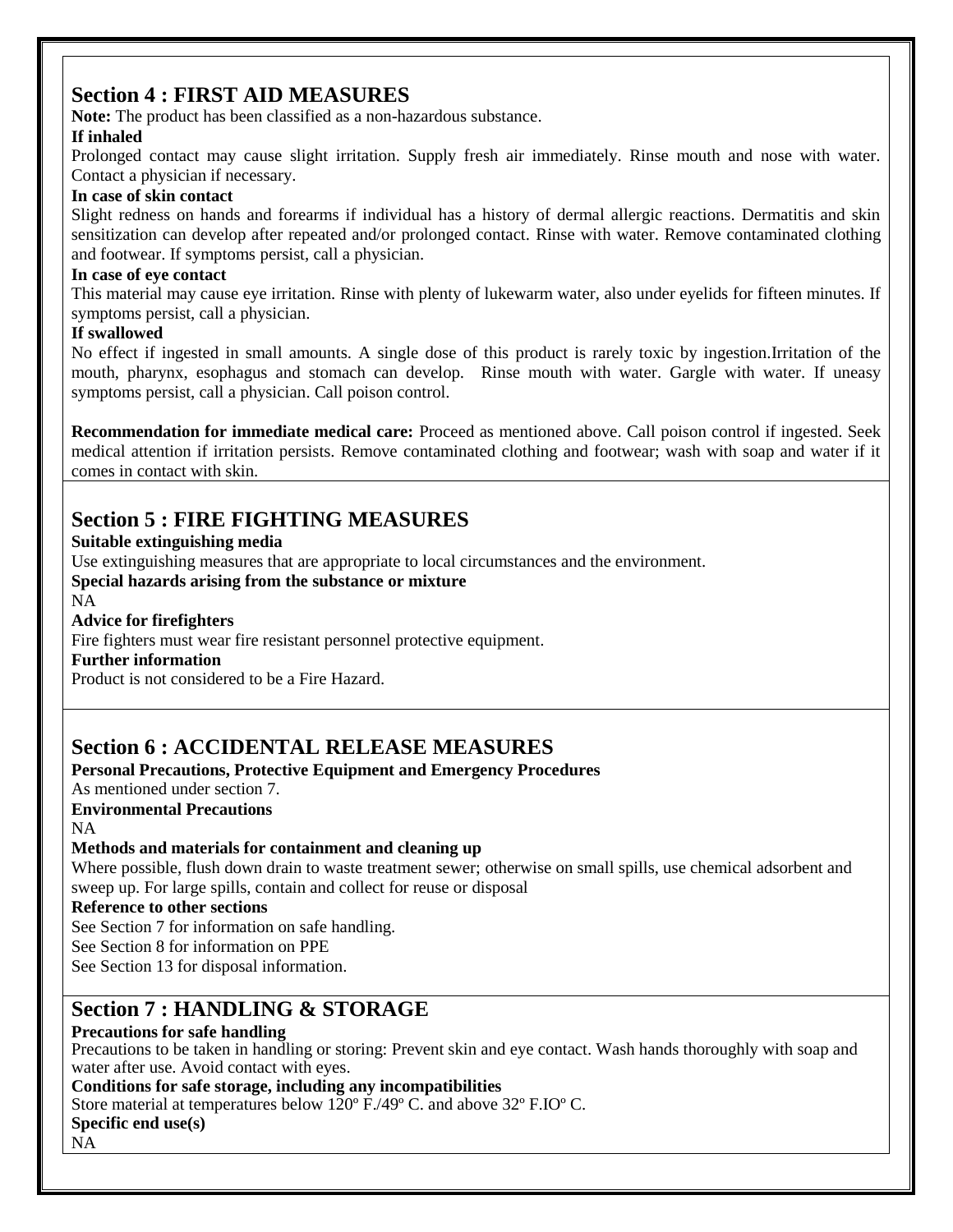## **Section 8 : EXPOSURE CONTROLS/PERSONAL PROTECTION**

**Control parameters** None **Components with workplace control parameters** Contains no substance with occupational exposure limit values. **Exposure controls** Material transfer should be done under conditions of local exhaust ventilation to avoid breathing mist. **Permissible Exposure Limit (PELs)** None **Threshold Limit Values (TLVs)** None **Appropriate engineering controls** Open air/Ventilation **Personal protective equipment** Wash hands and face before eating, drinking or smoking after handling material. **Eye/face protection** Tightly fitting safety goggles recommended **Skin protection** Skin should be covered by clothing at a minimum. Avoid excessive skin contact. Rubber gloves-recommended. **Body protection** Same as above **Respiratory protection** Not recommended **Control of environmental exposure** Minimized environmental exposure.

# **Section 9 : PHYSICAL & CHEMICAL PROPERTIES**

**Appearance** Brown/Black liquid **Odor** Pungent distinctive earthy odor **pH** Range 6.5 to 8.0 **Melting point/freezing point** NA **Initial Boiling Point** Over 212 F/100 C **Flash Point**  NA **Flammability (solid, gas)** None **Vapor Pressure & Density** Equivalent to water **Water Solubility** 99%. Disperses in water **Specific gravity**  1.04 approximately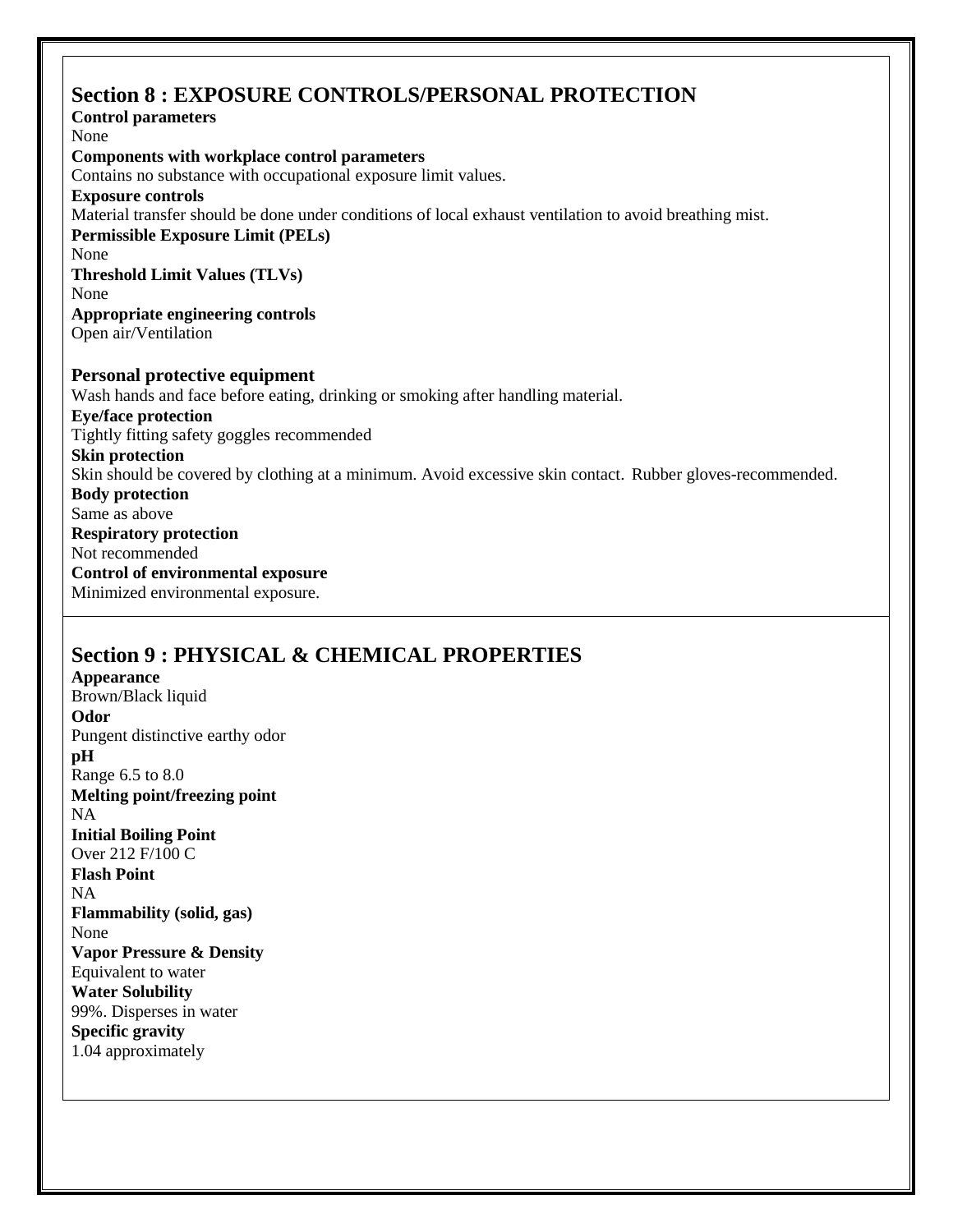#### **Section 10 : STABILITY AND REACTIVITY Reactivity** NA **Chemical stability**  Stable under normal conditions. **Possibility of hazardous reactions** NA **Condition to avoid** NA **Incompatible materials** Strong acids or alkali compounds. **Hazardous decomposition products**

NA

# **Section 11 : TOXICOLOGICAL INFORMATION**

**Acute Toxicity** NA **Chronic Toxicity** NA **Reproductive Toxicity** NA **Additional Information** None

# **Section 12 : ECOLOGICAL INFORMATION**

**Toxicity** Not classified. **Persistence and degradability** None **Bio-accumulative potential** NA **Mobility in soil** NA **Other adverse effects** None

## **Section 13 : DISPOSAL CONSIDERATIONS**

**Waste Treatment Methods** Disposal in accordance with federal, state and local regulations.

**Section 14 : TRANSPORT INFORMATION DOT (US) UN Number** NA **Class** NA **Packing Group**  NA **Proper Shipping Name** NA